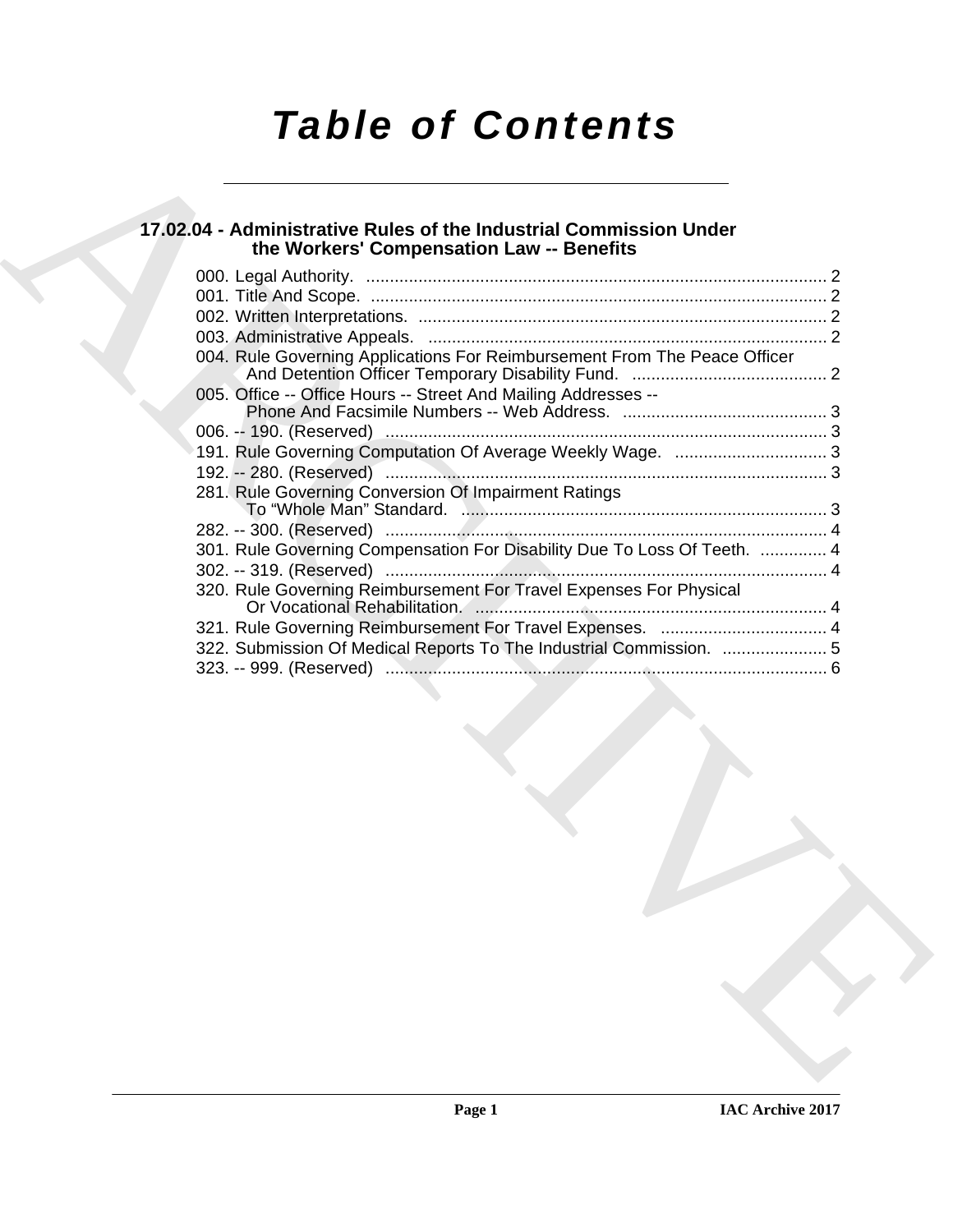#### **IDAPA 17 TITLE 02 CHAPTER 04**

#### <span id="page-1-0"></span>**17.02.04 - ADMINISTRATIVE RULES OF THE INDUSTRIAL COMMISSION UNDER THE WORKERS' COMPENSATION LAW -- BENEFITS**

#### <span id="page-1-1"></span>**000. LEGAL AUTHORITY.**

These rules are adopted and promulgated by the Industrial Commission pursuant to the provision of Section 72-508, Idaho Code. (7-6-94) Idaho Code. (7-6-94)

#### <span id="page-1-2"></span>**001. TITLE AND SCOPE.**

These rules shall be cited as IDAPA 17.02.04, "Administrative Rules of the Industrial Commission Under the Workers' Compensation Law -- Benefits." (7-6-94) Workers' Compensation Law -- Benefits."

#### <span id="page-1-3"></span>**002. WRITTEN INTERPRETATIONS.**

No written interpretations of these rules exist. (7-6-94)

<span id="page-1-4"></span>**003. ADMINISTRATIVE APPEALS.**

There is no administrative appeal from decisions of the Industrial Commission in workers' compensation matters, as the Commission is exempted from contested-cases provisions of the Administrative Procedure Act. (7-6-94)

#### <span id="page-1-9"></span><span id="page-1-6"></span><span id="page-1-5"></span>**004. RULE GOVERNING APPLICATIONS FOR REIMBURSEMENT FROM THE PEACE OFFICER AND DETENTION OFFICER TEMPORARY DISABILITY FUND.**

**CHAPTER 04**<br>
17.02.04 - ADMINISTRATIVE COMPRESS COMPENSATION LAW - BENEFITS<br>
17.02.04 - ADMINISTRATIVE COMPRESS COMPENSATION LAW - BENEFITS<br>
18. LATER UNIT ANNO VICTOR COMPRESS COMPENSATION LAW - BENEFITS<br>
18. LATER THE **01. Eligibility**. An employer who has paid the full base salary due to a peace officer or detention officer, as defined in Section 72-1103, Idaho Code, may apply for reimbursement from the Peace Officer and Detention Officer Temporary Disability Fund under the provisions of Section 72-1104, Idaho Code, for the amount of that salary not covered by the workers' compensation income benefit payments remitted to the employer during the time that such officer is: (5-8-09) (5-8)

| а. | Temporarily incapacitated and unable to perform employment duties;   | $(5-8-09)$ |
|----|----------------------------------------------------------------------|------------|
|    | Is otherwise eligible to receive workers' compensation benefits; and | $(5-8-09)$ |

**c.** Is one whose incapacitating injury was incurred in the performance of employment duties on or  $y$  1, 2008, either:  $(5-8-09)$ after July 1, 2008, either:

|               | When responding to an emergency; or                                   | $(5-8-09)$ |
|---------------|-----------------------------------------------------------------------|------------|
| $\cdot \cdot$ | When in the pursuit of an actual or suspected violator of the law; or | $(4-4-13)$ |

<span id="page-1-7"></span>iii. The injury was caused by the actions of another person after July 1, 2012 and before July 1, 2015.

**02.** Application. An employer eligible to seek reimbursement from the Peace Officer and Detention Officer Temporary Disability Fund shall make application on the form provided by the Commission for that purpose. Applications shall be sent to: Idaho Industrial Commission, ATTN: Peace Officer Fund, PO Box 83720, Boise, Idaho 83720-0041. (5-8-09)  $83\overline{7}20-0041$ .

<span id="page-1-10"></span>**03. Payments**. Payments to employers requesting reimbursement from the Peace Officer and Detention Officer Temporary Disability Fund shall be made within thirty (30) days of receipt of an approved request for reimbursement, subject to the availability of money in that fund. (5-8-09) for reimbursement, subject to the availability of money in that fund.

<span id="page-1-8"></span>**04. Disputes**. Disputes regarding eligibility for reimbursement from The Peace Officer and Detention Officer Temporary Disability Fund will be decided by the Commission upon written request by the employer. There is no appeal from the reimbursement dispute decisions of the Commission under this section. Disputes regarding eligibility of an injured peace officer or detention officer for workers' compensation benefits, including the

 $(4-4-13)$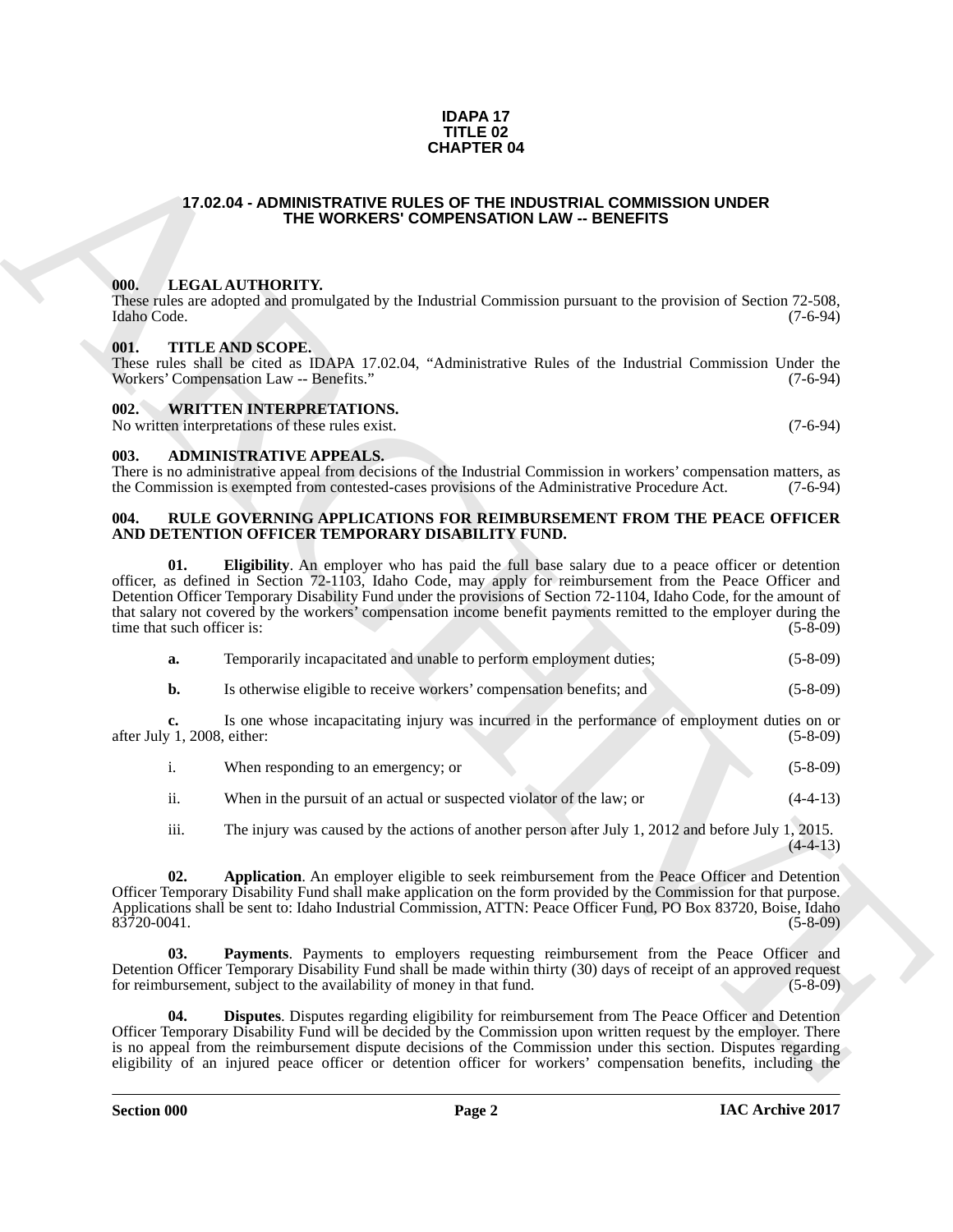continuation of salary benefit set out in Section 72-1104, Idaho Code, will be decided in accordance with the Commission's current rules and procedures governing disputes in all other workers' compensation claims. (5-8-09)

#### <span id="page-2-0"></span>**005. OFFICE -- OFFICE HOURS -- STREET AND MAILING ADDRESSES -- PHONE AND FACSIMILE NUMBERS -- WEB ADDRESS.**

**01. Office Address**. The Industrial Commission office is located at 700 S. Clearwater Lane, Boise, Idaho, 83712. (5-8-09)

**02. Mailing Address**. The correspondence mailing address is P.O. Box 83720, Boise, Idaho, 83720- 0041. (5-8-09)

**03. Office Hours**. This office is open from 8:00 a.m. to 5:00 p.m. Monday through Friday except for idays. (5-8-09) legal holidays.

**04. Website**. The Industrial Commission's Website at http://www.iic.idaho.gov. (5-8-09)

**05. Telephone and Fax**. The telephone number is (208) 334-6000, or toll free 1-800-950-2110, and the facsimile number is (208) 334-2321. (5-8-09)

#### <span id="page-2-1"></span>**006. -- 190. (RESERVED)**

#### <span id="page-2-5"></span><span id="page-2-2"></span>**191. RULE GOVERNING COMPUTATION OF AVERAGE WEEKLY WAGE.**

<span id="page-2-6"></span>**01. Amounts Paid over Base Rate**. Sums paid by an employer to an employee, over and above the base rate of compensation agreed upon by the employer and the employee in a contract of hire, which are contingent and dependent upon the employee's increased physical exertion and/or efficiency shall be included in computing the employee's average weekly wage pursuant to Section 72-419(4)(a), Idaho Code. Said sums shall not be considered premium pay. (7-25-79)

<span id="page-2-8"></span>**02. Fringe Benefits**. Also, in computing the average weekly wage, it shall be presumed that wages shall include, but shall not be limited to, cost of living increases, vacation pay, holiday pay, and sick leave. (7-25-79)

<span id="page-2-9"></span>**03. Premium Pay**. Further, in computing the average weekly wage, it shall be presumed that premium include, but shall not be limited to, shift differential pay, and overtime pay. (7-25-79) pay shall include, but shall not be limited to, shift differential pay, and overtime pay.

<span id="page-2-7"></span>**04. Examples Not Exclusive**. The above-listed examples shall not be taken as exclusive in computing ge weekly wage. (7-25-79) the average weekly wage.

#### <span id="page-2-3"></span>**192. -- 280. (RESERVED)**

#### <span id="page-2-12"></span><span id="page-2-10"></span><span id="page-2-4"></span>**281. RULE GOVERNING CONVERSION OF IMPAIRMENT RATINGS TO "WHOLE MAN" STANDARD.**

Formington Commutation" 2.11 and the state 1221 bit). Hele, Cylic with Competentation and the state 12 state 12 state 12 state 12 state 12 state 12 state 12 state 12 state 12 state 12 state 12 state 12 state 12 state 12 s **01. Converting Single Rating of Body Part to Whole Person Rating**. In the event of a percentage rating followed by the practitioner's equating the same to the whole man by one or more steps (e.g., a percentage of the foot, which equals a percentage of the lower extremity, which equals a percentage of the whole man), the initial or basic percentage rating of the injured part (or in non-scheduled injury, percentage of a comparative scheduled injury) shall be converted to the exact percentage of the whole man in accordance with the Industrial Commission Schedule, Section 72-428, Idaho Code, with the base of five hundred (500) weeks for the whole man. Where a single rating is given, such shall be deemed the final rating and converted in the same manner. (1-2-75) given, such shall be deemed the final rating and converted in the same manner.

**02. Averaging Multiple Ratings**. Where more than one (1) evaluating physician has given such ratings, these shall be similarly converted to the statutory percentage of the whole man, and an average obtained for the applicable rating. (1-2-75) the applicable rating.

<span id="page-2-13"></span><span id="page-2-11"></span>**03.** Correcting Manifest Injustice. In the event that the Commission deems a manifest injustice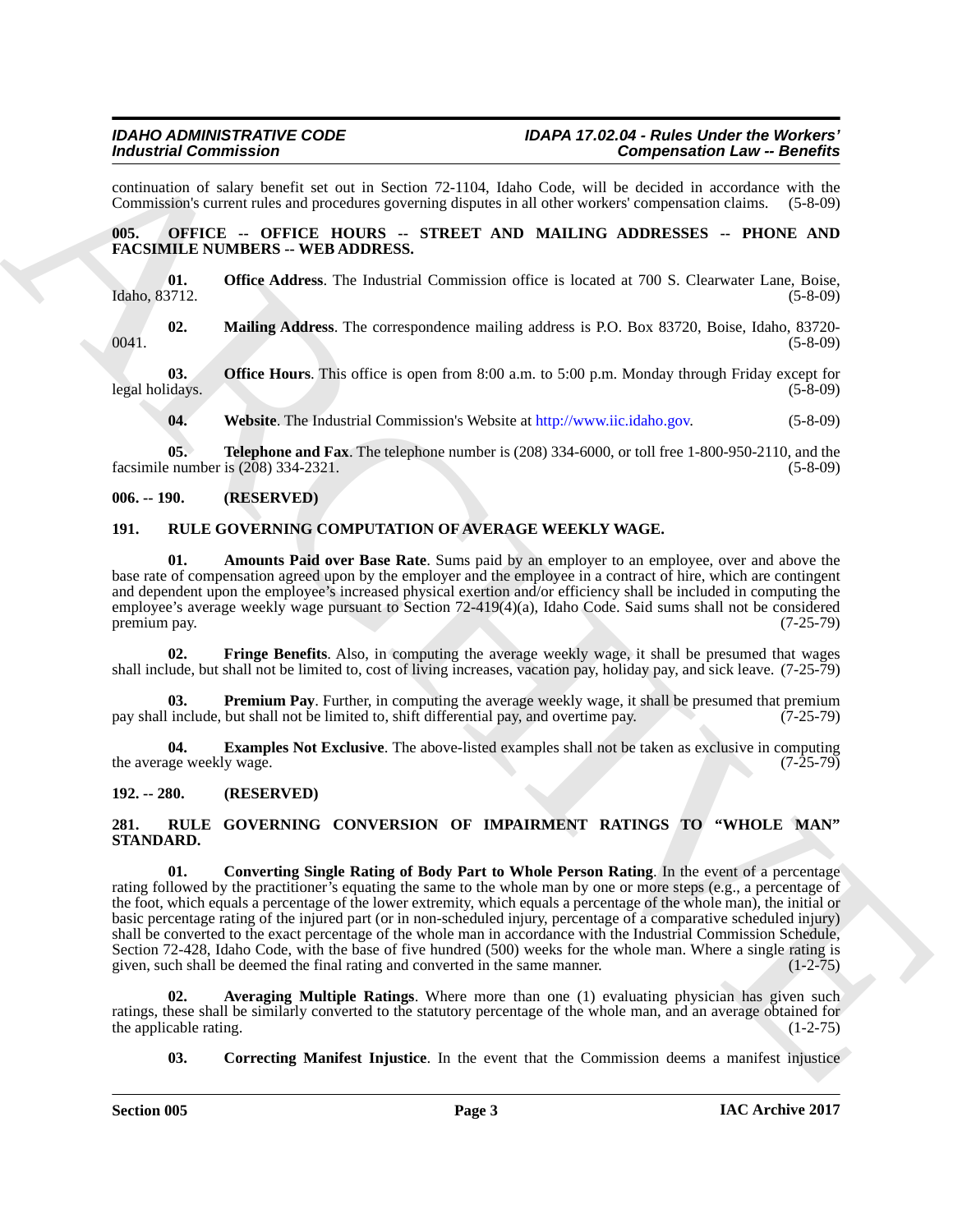would result from the above ruling, it may at its discretion take steps necessary to correct such injustice. (1-2-75)

#### <span id="page-3-0"></span>**282. -- 300. (RESERVED)**

#### <span id="page-3-5"></span><span id="page-3-1"></span>**301. RULE GOVERNING COMPENSATION FOR DISABILITY DUE TO LOSS OF TEETH.**

<span id="page-3-6"></span>**01. Compensation for Disability**. A claimant under the Workers' Compensation Law shall be entitled to compensation for permanent disability for the loss of each tooth other than wisdom teeth at the rate of one tenth of one percent (.1%) of the whole man. The loss of wisdom teeth shall not constitute any permanent disability. Compensation hereunder shall be in addition to payments for medical services including dental appliances and bridgework necessitated by the injury and any income benefits during the period of claimant's recovery to which the claimant be entitled. (5-3-72)

<span id="page-3-7"></span>**02. Prima Facie Evidence**. This rule and schedule shall be prima facie evidence of the percentage of permanent disability to be attributed to the loss of teeth. (5-3-72)

#### <span id="page-3-2"></span>**302. -- 319. (RESERVED)**

#### <span id="page-3-13"></span><span id="page-3-3"></span>**320. RULE GOVERNING REIMBURSEMENT FOR TRAVEL EXPENSES FOR PHYSICAL OR VOCATIONAL REHABILITATION.**

Reimbursement for travel expenses for physical or vocational rehabilitation as provided under Section 72-433(3), Idaho Code, shall be requested and calculated pursuant to the provisions of IDAPA 17.02.04.321. (7-1-97) Idaho Code, shall be requested and calculated pursuant to the provisions of IDAPA 17.02.04.321.

#### <span id="page-3-9"></span><span id="page-3-8"></span><span id="page-3-4"></span>**321. RULE GOVERNING REIMBURSEMENT FOR TRAVEL EXPENSES.**

For the set of the set of the set of the set of the set of the set of the set of the set of the set of the set of the set of the set of the set of the set of the set of the set of the set of the set of the set of the set **01.** Calculating Distance. As used in Section 72-432(1), Idaho Code, the phrase "... such reasonable medical, surgical or other attendance or treatment, ..." shall include the cost of transportation to and from a physician (as defined in Section 72-102(21), Idaho Code, and hospital appointments, where such transportation is reasonably related to or necessitated by the diagnosis, treatment, or care of claimant's industrial injury or occupational disease; provided, however, that claimant shall not be reimbursed for the first fifteen (15) miles of any round trip, nor for traveling any round-trip distance of fifteen (15) miles or less. Such distance shall be calculated by the shortest practical route of travel. (8-22-91)

<span id="page-3-11"></span>**02. Mileage Rate**. If claimant has access to, and is able to operate, a vehicle for transportation envisioned in Subsection 321.01, employer shall reimburse claimant at the mileage rate then allowed by the State Board of Examiners for State employees. Such rate shall be published annually by the Industrial Commission, together with the average state wage for the upcoming period. All such miles shall be reimbursed, with fractions of a mile greater than one-half (1/2) mile rounded to the next higher mile and fractions of a mile below one-half (1/2) mile disregarded.  $(8-22-91)$ disregarded. (8-22-91)

<span id="page-3-10"></span>**03. Commercial Transportation**. If claimant has no vehicle, or has access to a vehicle and is reasonably unable to utilize the vehicle for transportation envisioned in Subsection 321.01 above, claimant's employer shall reimburse claimant the actual cost of commercial transportation as evidenced by actual receipts. Notwithstanding the above provision, no claimant shall be eligible for reimbursement of the actual cost of commercial transportation where such claimant is unable to operate a motor vehicle due to the revocation or suspension of driving privileges because claimant was under the influence of alcohol and/or drugs. (8-22-91) suspension of driving privileges because claimant was under the influence of alcohol and/or drugs.

<span id="page-3-12"></span>**04. Request for Reimbursement**. It shall be claimant's responsibility to submit a travel reimbursement request to the employer. Such request shall be made on a form substantially the same as Industrial Commission Form IC 432(1), available from the Commission and posted on the Commission's website at www.iic.idaho.gov. The claimant must attach to the form a copy of a bill or receipt showing that the visit occurred. The employer shall furnish the claimant with copies of this form. (4-11-15)

**05. Frequency of Requests**. Claimant shall not request transportation reimbursement more frequently than once every thirty (30) days. However, notwithstanding this provision, should a claimant request transportation reimbursement more frequently than every thirty (30) days, employer need not issue more than one reimbursement<br>check in any thirty-day (30) period. (8-22-91) check in any thirty-day  $(30)$  period.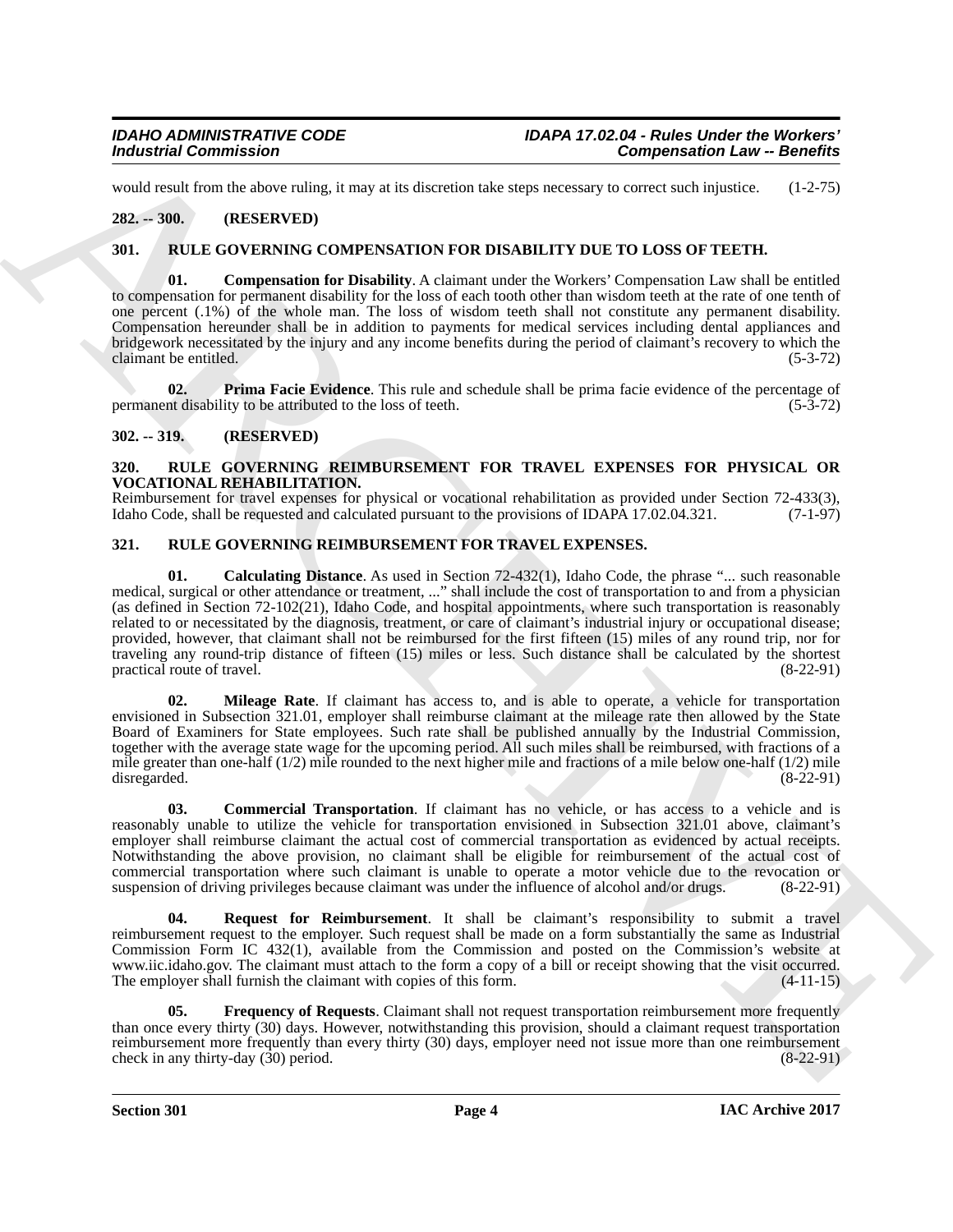#### <span id="page-4-1"></span><span id="page-4-0"></span>**322. SUBMISSION OF MEDICAL REPORTS TO THE INDUSTRIAL COMMISSION.**

<span id="page-4-2"></span>**01. Authority and Definitions**. Pursuant to Sections 72-432, 75-508, 72-602 and 72-207, Idaho Code, the Industrial Commission of the State of Idaho promulgates this rule governing the procedure for submission of medical reports to the Industrial Commission. This procedure applies to all open workers' compensation claims where medical services are provided on or after the effective date and which have not denied by the Payor. The following definitions shall be applicable to this Rule. (2-20-95)

**a.** "Commission" means the Idaho Industrial Commission. (2-20-95)

**b.** "Medical Only Claim" means the injured worker will not suffer a disability lasting more than five dar days as a result of a job-related injury or occupational disease. (2-20-95) (5) calendar days as a result of a job-related injury or occupational disease.

**c.** "Rehabilitation Division" means the Rehabilitation Division of the Industrial Commission and its field offices. (2-20-95) includes its field offices.

**d.** "Time loss claim" means the injured worker will suffer, or has suffered, a disability that lasts more than five (5) calendar days as a result of a job-related injury or occupational disease, or the injured worker requires, or required, in-patient treatment as a result of such injury or disease. (2-20-95)

**e.** "Impairment rated claim" means those claims in which the provider establishes an impairment r the injured worker. (2-20-95) rating for the injured worker.

**f.** "Medical report" includes without limitation, all bills, chart notes, surgical records, testing results, t records. hospital records, prescriptions, and medication records. treatment records, hospital records, prescriptions, and medication records.

**g.** "Employer" is defined in Section 72-102(13)(a), Idaho Code and includes agents of employers such as attorneys, sureties, and adjusters.

**h.** "Provider" means anyone who provides medical services as defined in Section 72-102(26), Idaho (2-20-95) Code. (2-20-95)

**i.** "ISIF" means the Industrial Special Indemnity Fund, which is commonly referred to as the Second Injury Fund. (2-20-95) Injury Fund. (2-20-95)

**j.** "Payor" means the entity that is responsible for making payment to the Provider for services rendered to treat an industrially injured patient and includes self-insured employers, sureties, adjusters and their agents.  $(2-20-95)$ 

**k.** "Claimant" means the patient who sought treatment for an industrial accident or occupational includes agents such as attorneys. (2-20-95) disease and includes agents such as attorneys.

#### <span id="page-4-3"></span>**02. Procedure for Submitting Medical Reports**. (2-20-95)

For the same of the same of the same of the same of the same of the same of the same of the same of the same of the same of the same of the same of the same of the same of the same of the same of the same of the same of t **a.** In all cases in which a particular injury or occupational disease results in a workers' compensation claim, the Provider shall submit written medical reports for each medical visit to the Payor. Payers and Providers may contract with one another to identify specific records that will be provided in support of billings. The Provider shall also submit the same written medical reports to the Claimant upon request. These reports shall be submitted within fourteen (14) days following each evaluation, examination and/or treatment. The first copy of any such reports shall be provided to the Payor and the Claimant at no charge. If duplicate copies of reports already provided are requested by either the Payor or the Claimant, the Provider may charge the requesting party a reasonable charge to provide the additional reports. Whenever possible, billing information shall be coded using the Current Procedural Terminology (CPT). In the case of hospitals, reports shall include a Uniform Billing (UB) Form 92. In the case of physicians and other providers supplying outpatient services, this reporting requirement shall include a Health Care Financing Administration (HCFA) Form 1500. (2-20-95)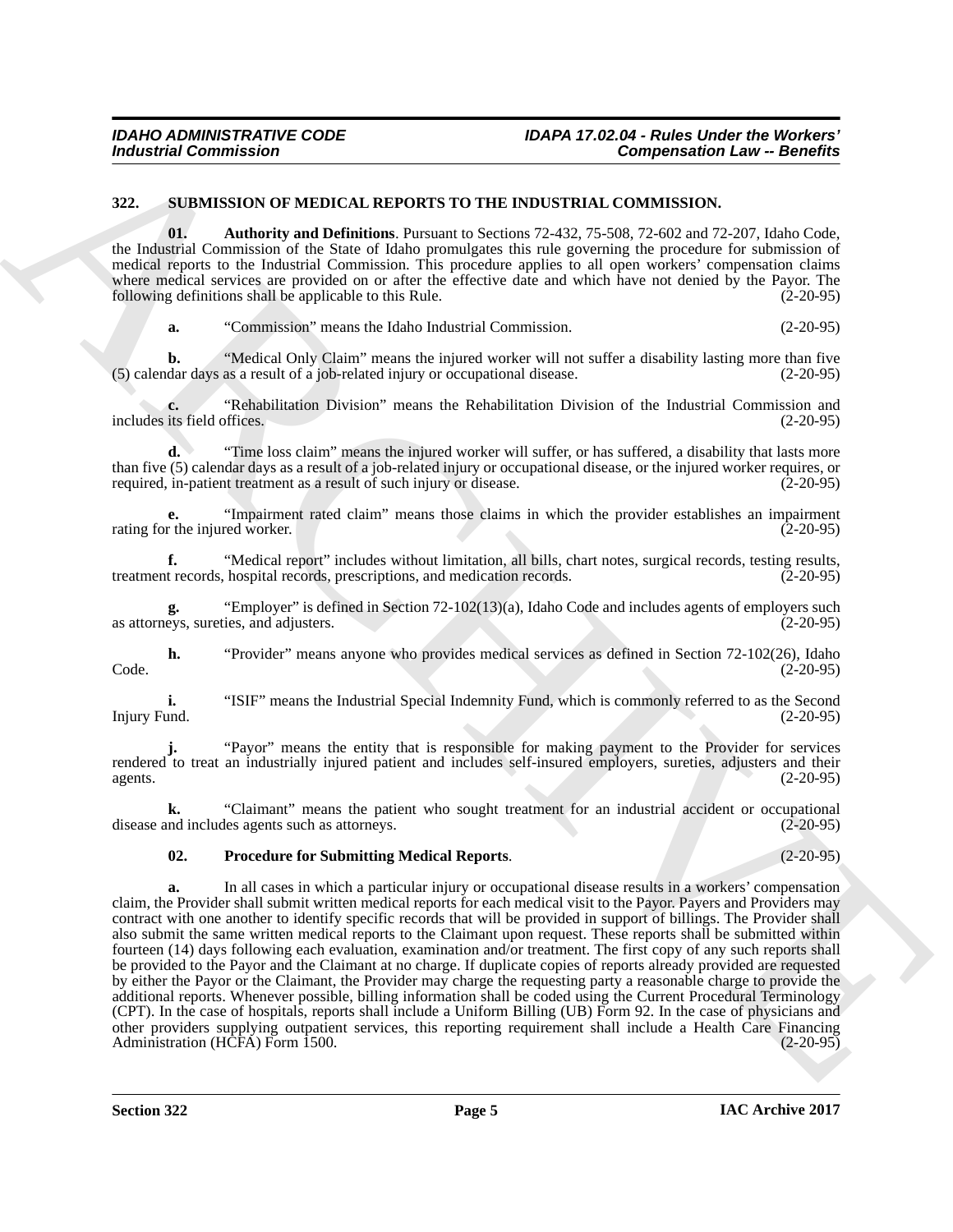#### *IDAHO ADMINISTRATIVE CODE IDAPA 17.02.04 - Rules Under the Workers' Industrial Commission Compensation Law -- Benefits*

**b.** If an injury or occupational disease results in a claim, the Employer/Surety/Adjuster or Provider shall submit written reports tot he Commission upon request. Such request either may e in writing or telephonic. If a claim is referred to the Rehabilitation Division, medical reports shall be furnished by the Payor or Provider directly to the office that request such reports. The Payor or Provider shall consider this an on-going request until notice is received that the reports are no longer required. (2-20-95)

**c.** If the injury or occupational disease results in a time-loss claim, the Payor shall submit copies of medical records containing information regarding the beginning and ending of disability, releases to work whether light duty or regular duty, impairment ratings, physical restrictions. Notices of Change of Status or Summaries of Payments shall be supported with medical reports when they are submitted to the Commission. Other medical reports shall be submitted to the Commission only upon request. (2-20-95) shall be submitted to the Commission only upon request.

**d.** ISIF shall receive all copies of medical reports, without charge, from either the Claimant or the pending upon who seeks to join it as a party to a workers' compensation claim. (2-20-95) Payor, depending upon who seeks to join it as a party to a workers' compensation claim.

**e.** If the Commission requests medical reports from the Payor or Provider, the information shall be provided within a reasonable time period without charge. If information is received for which the Commission has no<br>need, the information may be discarded or destroyed. (2-20-95) need, the information may be discarded or destroyed.

<span id="page-5-2"></span>**03. Report Form and Content**. The medical reports required by this regulation shall be submitted on eight and one half inch by eleven inch  $(8\frac{1}{2}$ " by 11") paper. Upon approval of the Commission, medical reports may be submitted in electronic or other machine-readable form usable to all parties.  $(2-20-95)$ be submitted in electronic or other machine-readable form usable to all parties.

<span id="page-5-3"></span><span id="page-5-1"></span>**04. Timely Response Requirement**. When the Commission requests a medical report from a Payor or Provider for use in monitoring a workers' compensation claim, the Payor or Provider shall provide the requested information promptly. The Commission request may be either in writing or telephonic. (2-20-95)

**Example 20** Commutation Constrained Constrained School is a shifted by Example 200 Commute 2014 of the state of the state of the state of the state of the state of the state of the state of the state of the state of the **05. Forfeiture of Payment**. If a provider fails to give records to the Payor or Claimant, the Payor or Claimant may petition the Commission for an order requiring the Provider to provide the requested information. The petition shall set forth the Petitioner's efforts to obtain the information, the responses to those efforts, and why the Petitioner believes that the Provider has the information. In response to the petition, the Commission may enter an Order requiring the Provider to furnish the requested records or demonstrate that the records are not available. If a Provider fails to provide records when ordered by the Commission, the Commission may enter an Order of Forfeiture. In the event such an Order is entered, the Provider will forfeit its right to payment from both the Payor and Claimant, until such time as the records are provided. (2-20-95) Claimant, until such time as the records are provided.

#### <span id="page-5-0"></span>**323. -- 999. (RESERVED)**